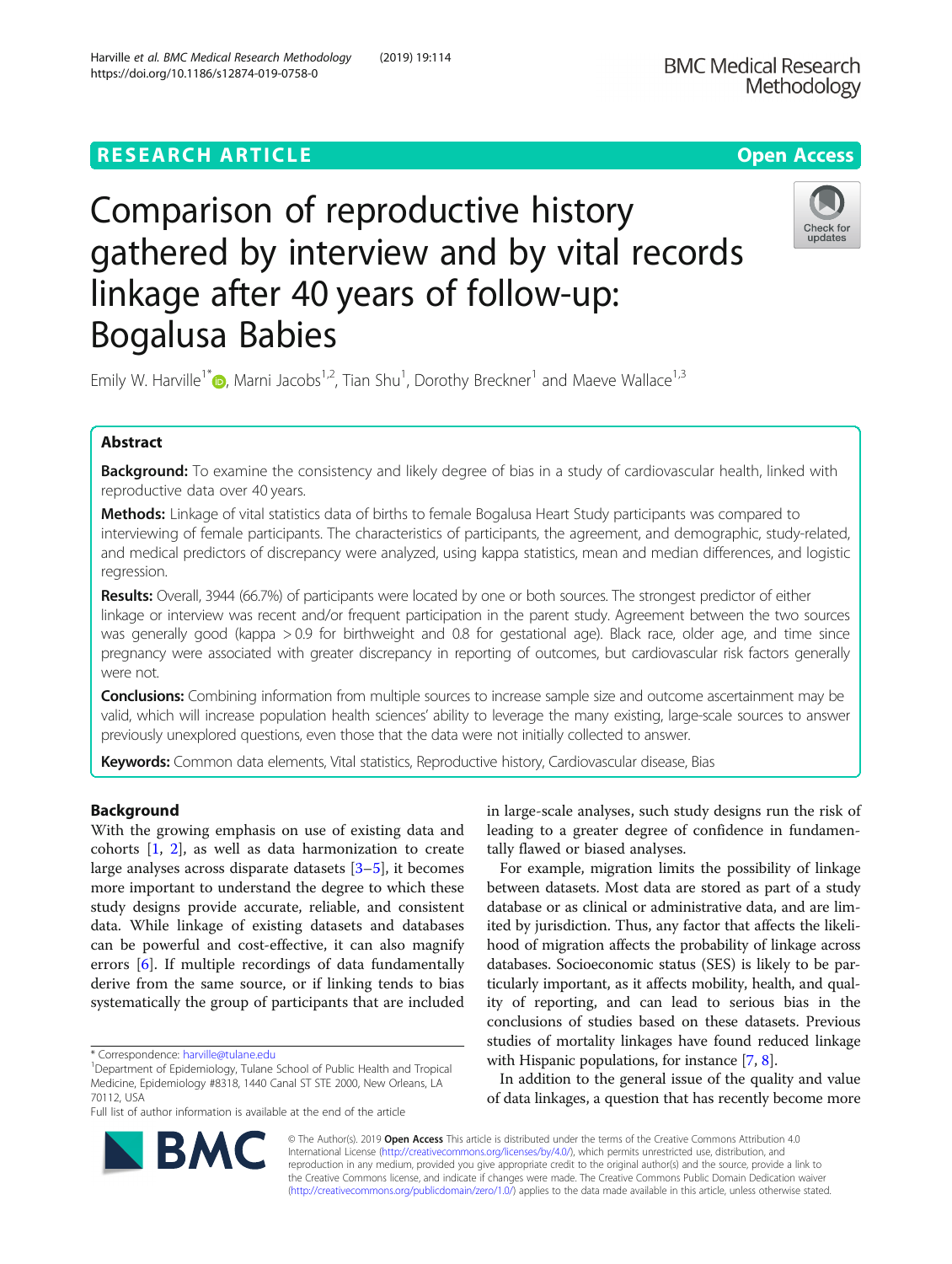prominent is that of the relationship between reproductive history and health during other parts of the life course. There is a growing recognition that pregnancy does not operate independently of health during other periods of life [\[9](#page-7-0)–[13](#page-7-0)]. While it has long been known that parity and age at pregnancy are risk factors for breast cancer [[14](#page-7-0)], more recent research indicates a relationship between pregnancy complications and birth outcomes and later health, particularly cardiovascular disease and diabetes [[15](#page-7-0)–[17\]](#page-7-0). Studies of chronic disease, which are usually conducted in middle-aged or older populations, are therefore likely to be interested in finding data on the reproductive years. While several previous studies have looked at the comparison between self-report and other sources of data for studying pregnancy health [\[18](#page-7-0)–[20](#page-7-0)], in most cases these were pregnancy or child cohorts, so the timing and usually location of the births was known precisely, and most often compared were medical records, rather than vital statistics data. In this analysis, we compare the results of a linkage with vital statistics data with women's self-report of their pregnancy history in the context of a study designed to assess cardiovascular health, and in which the timing of pregnancies was not known and took place over a period of forty years.

# Methods

# Source cohort

The Bogalusa Heart Study (BHS) was begun in 1973 by Dr. Gerald Berenson [[21\]](#page-7-0). Surveys of the town's schoolchildren were repeated approximately every two years through 1994, examining newly enrolled children as well as re-examining those previously enrolled, with reexamination of adults begun in 1997 and continuing to the present day. Thus, BHS has examined the longitudinal history of childhood, adolescent, and now adult cardiovascular health. Risk factors measured have varied somewhat over the years, but consistently included anthropometrics, blood pressure, lipids, and glucose, with later extensions to echocardiography and arterial stiffness.

The Bogalusa Babies study was started in 2012. The goal of the study was to examine the relationship between preconception cardiovascular risk factors and reproductive histories within women in BHS. Three sources of information on birth outcomes were considered: vital statistics (birth certificates), interview, and medical records. All 5914 women who had ever participated in the BHS were eligible to participate in the Bogalusa Babies study, regardless of the number of previous study visits or whether the women had been pregnant. Participants were recruited through advertising, mailings, and systematic calls through the study database.

#### Birth record data linkage

The data linkage has been described in detail previously [[22\]](#page-7-0). Vital statistics birth record data were obtained from the three states thought most likely to include former BHS participants: Louisiana, Texas, and Mississippi. Briefly, Louisiana birth records were available from 1982 to 2009. Linkage of Louisiana birth record data to BHS data was completed using LinkPro v3.0 (InfoSoft, Inc., Winnipeg, MB) [[23](#page-7-0)–[25](#page-7-0)]. For 1982–1989 records, linkage variables available were maternal last name, Soundex code for last name, race, and year of birth. From 1990 to 2009, a three-stage linkage process was used, including deterministic record linkage based on maternal social security number (SSN), and probabilistic linkage when SSN was unavailable. Procedures conducted by the Texas and Mississippi vital statistics departments were based on their internal procedures and policies. Texas and Mississippi conducted two-stage linkages for data from 1988 to 2012 using Link Plus 3.0 [[26\]](#page-7-0). Results were then examined for duplicates. If a birth was duplicated or occurred within six months of a previous birth, it was removed from the dataset.

# Interview

During the interview, women were asked whether they had ever been pregnant, the outcome of each pregnancy, and complications. Women were encouraged to consult a baby book (a scrapbook with memories of the pregnancy and first year), if they had one. They were asked to report the birthweight of each baby and whether the baby was born early, late, or on time, and how early or late, in days or weeks. If a woman said her baby was on time, gestational age was imputed as 39.5 weeks.

#### Analysis

The analysis aimed to examine birth outcomes as recorded in the birth certificates and the interviews, both in terms of what predicted the likelihood of inclusion in various sources, and how closely the sources agreed. For this analysis, we focus on number of pregnancies, birthweight (including low birthweight, < 2500 g), and gestational age (including preterm birth, < 37 weeks' gestation). A future analysis will focus on pregnancy complications such as gestational diabetes and pre-eclampsia, as we have a fourth source of information (the original BHS), and medical records are more crucial for understanding the differences (94% of interview participants provided permission/ HIPAA releases for medical records, but in most cases the records were destroyed as over 10 years old.)

First, the births reported in interviews and linked in the datasets were compared. A birth was considered a definite match if it occurred to the same woman on the same date in both sources, then examined the possible sources of discrepancy, including mistakes in dates and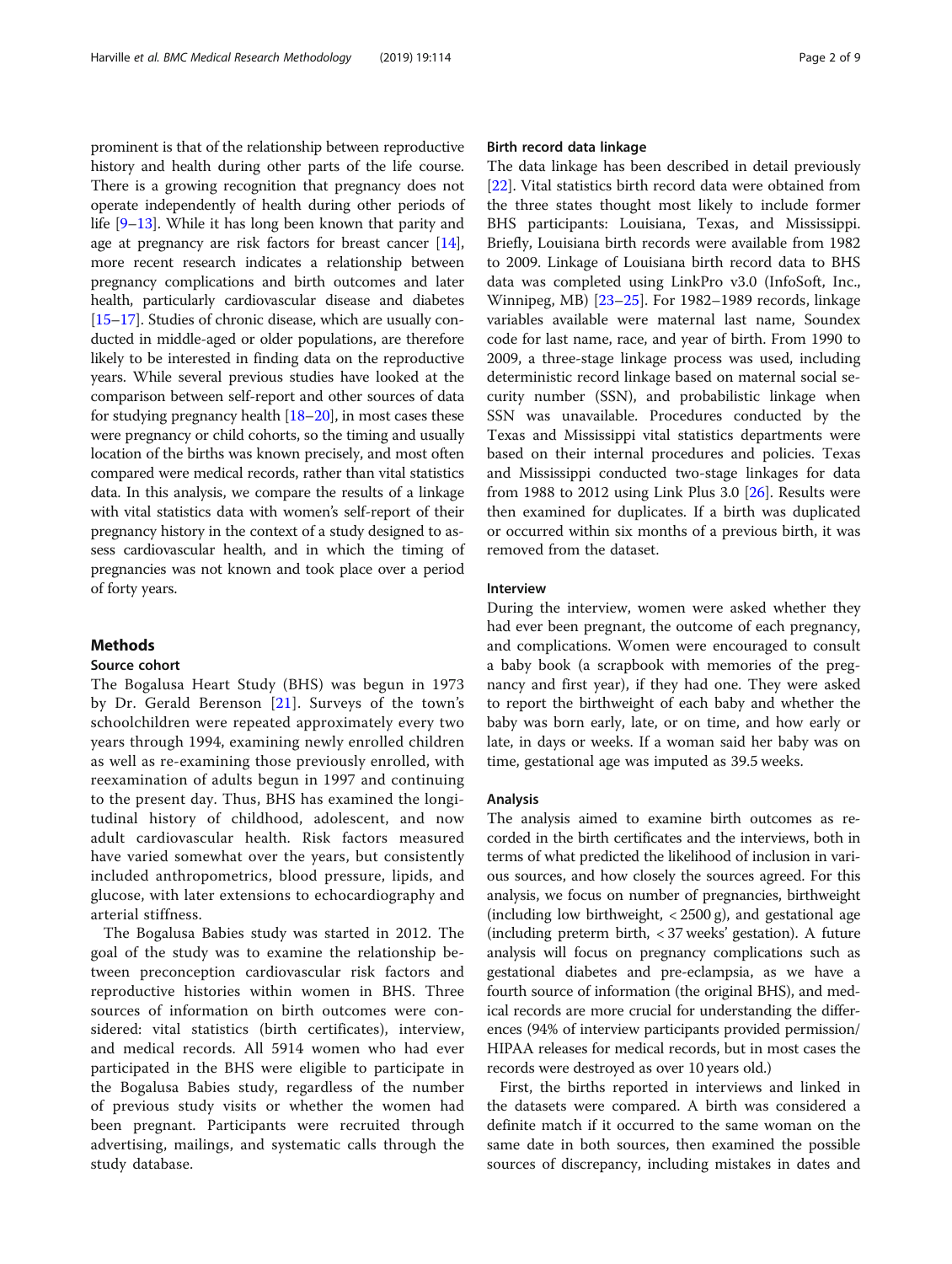births that occurred outside the date and geographic range of the linkage. Both singleton and multiple births were included; to our knowledge, all sets of multiples (1.3%) in the dataset were born on the same day. Probable matches included: births that occurred in the same year with no other date information, births in the same year within one month; births on the same month and day but one year apart, or births less than one year and three days apart. (All of these were considered plausible mis-reporting or mis-recording of the same births.) Both types of matches were included in analysis of agreement.

Next, we examined the characteristics associated with being included in one or both sources. Women were categorized as interview and linkage; interview only, reported at least one birth; interview only, did not report having given birth; linkage only; or neither interviewed nor found in the linkage. Demographic, study-related (number and recency of visits), and cardiovascular risk factors were compared across these categories, using chi-square, ANOVA, and nonparametric tests. When differences were found, regression analysis was used to determine whether those differences were due solely to age and year of participation.

Third, we limited the dataset to those with information from both sources. We examined agreement between sources with respect to birthweight, and gestational age, as well as dichotomized outcomes (very low birthweight,  $<$  1500 g; low birthweight (LBW),  $<$  2500 g; early preterm birth, gestational age < 34 weeks; preterm birth (PTB), gestational age, < 37 weeks). Kappa statistics and mean and median differences were calculated, controlling for clustering within woman (extended kappa statistics [\[27\]](#page-7-0) and generalized estimating equations).

Finally, we examined predictors of agreement between sources, again looking at demographic, study-related, cardiovascular, and reproductive predictors of agreement and disagreement. Matched pregnancies were examined, with discrepancy defined as not agreeing on whether a pregnancy was LBW or PTB. We also examined these as predictors of size of the discrepancy. Results were again examined controlling for clustering within woman.

The Institutional Review Boards (IRB) of Tulane University (IRB ID#256406), the State Department of Health and Hospitals of Louisiana (Louisiana Department of Health), and the Texas Department of State Health Services approved this protocol (Mississippi deferred to the Tulane IRB). The linkage was conducted under a waiver of consent, as it was deemed minimal risk and infeasible without the waiver.

# Results

There were 1026 women with data from both vital records and interview, with a total of 2658 births reported (Fig. [1](#page-3-0)). Of these, 1624 were exact matches. An additional 113 matched on year only. 32 of these had year only provided from vital statistics due to confidentiality restrictions (Texas). Of the remaining 81, the median difference in time between the birth certificate and interview data was 2.0 days, with a mode of 10 days, a minimum of − 300 days, and a maximum of 228 days (date from birth certificate – date from interview).

Of the remaining 958 births reported in the interview, 65 occurred prior to 1982 and 105 after 2010, and 51 births were reported to occur outside of Louisiana, Mississippi, and Texas, and thus would not have been eligible to be linked in the linkage. 734 births to 465 women (62 women with non-matching information in both sources, 38 only vital statistics data, and 365 only interview data) were not included in both sources, but had no obvious reason for a lack of match in the other. Of these, 16 births were exactly one year or one year and 1–2 days apart.

Overall, 3944 (66.7%) of participants were located by one or both sources. The strongest predictor of either linkage or interview was recent and/or frequent participation in the parent study (Table [1\)](#page-4-0). Those who were interviewed had more study visits (median 5) than those who did not (median 2,  $p < 0.01$ ), and were more likely to have participated in the study as an adult. The groups that were interviewed were also more likely to have ever smoked, even after the age distribution and years of the interviews were controlled for (aOR for smoking for those with interview and linkage, 1.32, 1.05–1.66; with interview only 1.45, 1.13–1.86). Parental education was more likely to be missing for those who were not located (this data was not collected at early visits); among those with data, those who were located were more likely to have higher parental education. Differences in BMI, cholesterol, and blood pressure were largely explained by the age distribution of participation in the groups, although mean childhood BMI was higher in those who only interviewed (absolute values provided in table; adjusted beta for difference = 0.80,  $p < 0.01$ ).

When the matched pregnancies were compared, agreement between the two sources was generally quite good, with kappa statistics  $> 0.9$  for birthweight and 0.8 for gestational age (Table [2\)](#page-5-0). Mean and median differences were close to 0. 128 births (7.5%) were reported as LBW and 1523 (88.8%) as not LBW by both sources; 47 (3.0%) were reported as LBW by the interview and not the birth certificate, while 18 (1.1%) were reported as LBW by the birth certificate but not the interview. 106 births (6.8%) were reported as PTB and 1340 (96.1%) as not PTB by both sources; 54 (3.9%) were reported as PTB by the interview and not the birth certificate, while 49 (3.2%) were reported as PTB by the birth certificate but not the interview.

Few consistent predictors of discrepancy in reporting could be identified (Table [3,](#page-5-0) Additional file [1](#page-6-0): Table S1).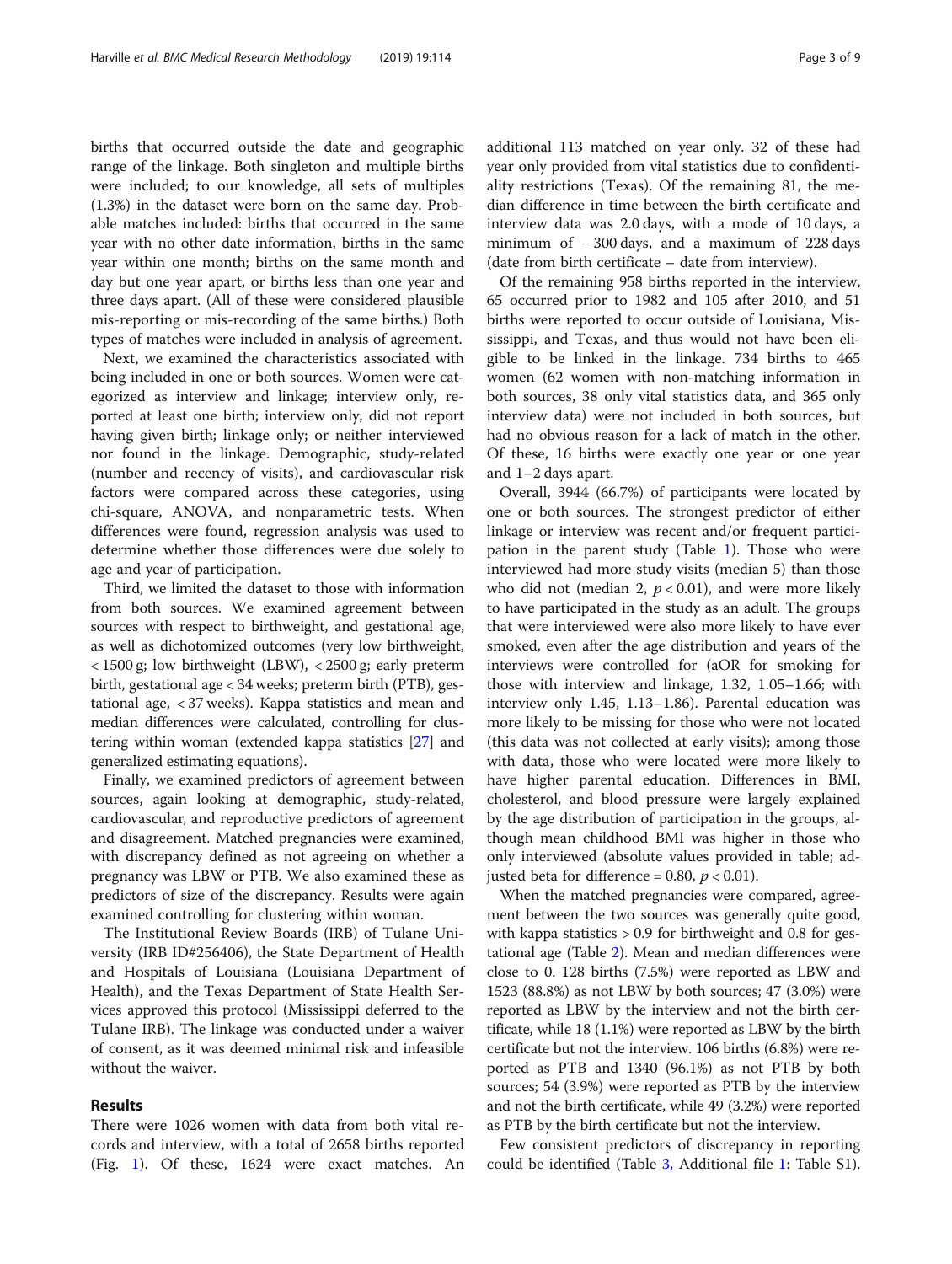<span id="page-3-0"></span>

Black race was associated with an increased likelihood of discrepancy. First births had a higher likelihood of disparity in LBW and greater discrepancy in gestational age. Those with lower education were more likely to have a discrepancy in reporting LBW (though not birthweight) and in gestational age (though not PTB). Older age was generally associated with greater difference in gestational age, as was time since pregnancy. Cardiovascular risk factors did not show a consistent pattern of being associated with discrepancies in reporting, though occasionally there were statistically significant associations (childhood BMI and blood pressure for birthweight, adolescent cholesterol for PTB).

# **Discussion**

This analysis serves as background in assessing the likely degree of bias for the overall Bogalusa Babies study, which aims to determine the relationship between cardiovascular risk factors and pregnancy outcomes. Overall, there are two questions to be answered: when considering information about reproductive history in a long-term study with no original goal of assessing reproductive outcomes, does linkage to vital statistics or interview find more participants or more representative participants; and when both data sources are available, how do they compare? These questions are relevant not only to our own study, but to other studies who may be interested in studying the relationship of pregnancy outcomes with chronic disease, and those determining the best way to capture such information.

Generally, we found that consistent participation in the study was the best predictor of being located, via linkage, interview, or both. Black women were also more likely to be linked or interviewed, which differs from other analyses of loss to follow-up [\[28\]](#page-7-0). Previous studies of linkage to vital statistics indicate lower linkage of those living in deprived areas and rural areas [[29](#page-7-0)], and that therefore, such studies may suffer from a bias in estimating social gradients of health. Studies also indicate increased attrition with lower SES [\[30\]](#page-8-0). To some extent, we found a small tendency for lower education to be associated with loss to follow-up, although in this case, those who seek higher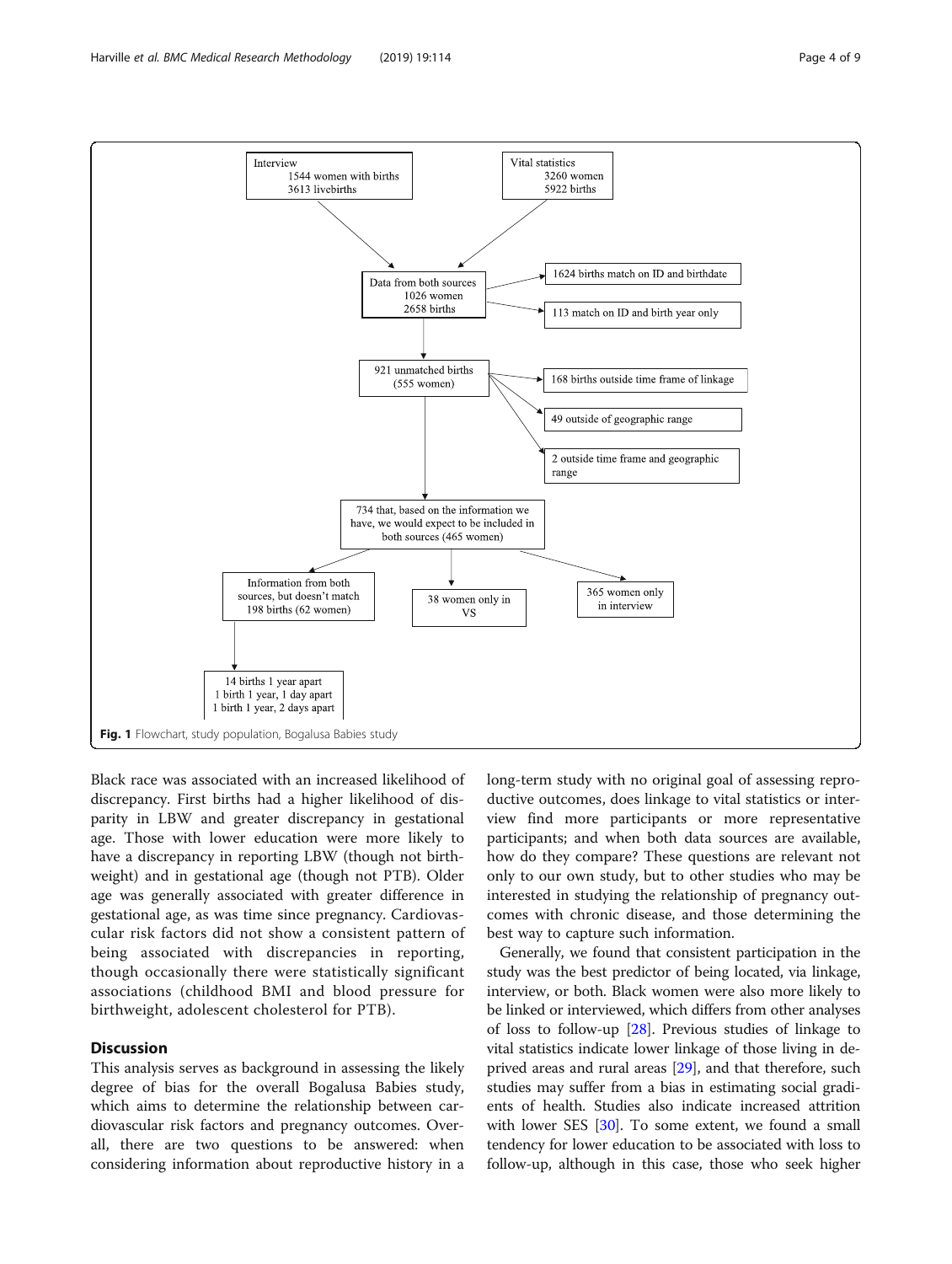|                            | interview livebirth<br>and linkage $(n =$<br>1024) |           | interview only,<br>reported at least<br>one livebirth $(n=$<br>458) |           | interview only,<br>reported no births<br>$(n = 255)$ |           | linkage only $(n=$<br>2207) |           | neither linkage nor p for difference<br>interview $(n =$<br>1970) |           |        |
|----------------------------|----------------------------------------------------|-----------|---------------------------------------------------------------------|-----------|------------------------------------------------------|-----------|-----------------------------|-----------|-------------------------------------------------------------------|-----------|--------|
|                            | $\mathbb N$                                        | %         | $\mathbb N$                                                         | $\%$      | $\mathbb N$                                          | $\%$      | $\mathsf N$                 | $\%$      | $\mathsf{N}$                                                      | $\%$      |        |
| number of visits           |                                                    |           |                                                                     |           |                                                      |           |                             |           |                                                                   |           | < 0.01 |
| -1                         | 130                                                | 12.7      | 72                                                                  | 15.7      | 47                                                   | 18.4      | 817                         | 37.0      | 989                                                               | 50.2      |        |
| $\overline{2}$             | 136                                                | 13.3      | 23                                                                  | 5.0       | 23                                                   | 9.0       | 515                         | 23.3      | 371                                                               | 18.8      |        |
| $3 - 4$                    | 256                                                | 25.0      | 114                                                                 | 8.6       | 71                                                   | 27.8      | 537                         | 24.3      | 346                                                               | 17.6      |        |
| $5 - 6$                    | 195                                                | 19.0      | 89                                                                  | 12.6      | 44                                                   | 17.3      | 216                         | 9.8       | 160                                                               | 8.1       |        |
| 7 or more                  | 307                                                | 30.0      | 160                                                                 | 34.9      | 70                                                   | 27.5      | 122                         | 5.5       | 103                                                               | 5.2       |        |
| race                       |                                                    |           |                                                                     |           |                                                      |           |                             |           |                                                                   |           | < 0.01 |
| black                      | 433                                                | 42.3      | 165                                                                 | 36.0      | 109                                                  | 42.8      | 768                         | 34.8      | 668                                                               | 33.9      |        |
| white                      | 591                                                | 57.7      | 293                                                                 | 64.0      | 146                                                  | 57.3      | 1439                        | 65.2      | 1302                                                              | 66.1      |        |
| ever smoker                |                                                    |           |                                                                     |           |                                                      |           |                             |           |                                                                   |           | < 0.01 |
| yes                        | 368                                                | 42.3      | 206                                                                 | 49.3      | 80                                                   | 41.5      | 490                         | 30.8      | 436                                                               | 33.5      |        |
| no                         | 502                                                | 57.7      | 212                                                                 | 50.7      | 124                                                  | 58.5      | 1103                        | 69.2      | 866                                                               | 66.5      |        |
| highest parental education |                                                    |           |                                                                     |           |                                                      |           |                             |           |                                                                   |           | < 0.01 |
| > high school              | 347                                                | 52.7      | 139                                                                 | 50.0      | 72                                                   | 47.7      | 312                         | 43.6      | 162                                                               | 42.5      |        |
| high school or less        | 311                                                | 47.3      | 139                                                                 | 50.0      | 79                                                   | 52.3      | 404                         | 56.4      | 219                                                               | 57.5      |        |
| mean SD                    |                                                    |           |                                                                     |           |                                                      |           |                             |           |                                                                   |           |        |
| age at youngest visit      | 8.8                                                | 3.8       | 12.9                                                                | 9.8       | 9.6                                                  | 5.5       | 8.8                         | 3.5       | 10.0                                                              | 5.1       | < 0.01 |
| age at oldest visit        | 25.9                                               | 12.6      | 31.1                                                                | 13.7      | 25.3                                                 | 13.3      | 15.4                        | 8.1       | 15.1                                                              | 9.2       | < 0.01 |
| age in 2018                | 44.6                                               | 7.3       | 50.5                                                                | 8.3       | 45.2                                                 | 8.5       | 42.5                        | 7.4       | 44.3                                                              | 9.3       | < 0.01 |
| median IQR                 |                                                    |           |                                                                     |           |                                                      |           |                             |           |                                                                   |           |        |
| year at first visit        | 1978                                               | 1974-1983 | 1974                                                                | 1974-1979 | 1977                                                 | 1974-1984 | 1981                        | 1976-1988 | 1979                                                              | 1974-1988 | < 0.01 |
| year at most recent visit  | 2000                                               | 1993-2014 | 2000                                                                | 1993-2014 | 1999                                                 | 1992-2014 | 1988                        | 1985-1994 | 1988                                                              | 1980-1994 | < 0.01 |
| mean SD                    |                                                    |           |                                                                     |           |                                                      |           |                             |           |                                                                   |           |        |
| BMI                        | 21.6                                               | 5.2       | 22.5                                                                | 5.4       | 22.7                                                 | 6.4       | 19.2                        | 4.2       | 19.5                                                              | 4.8       | < 0.01 |
| child BMI                  | 17.4                                               | 3.2       | 17.3                                                                | 3.1       | 18.5                                                 | 4.0       | 17.1                        | 2.9       | 17.3                                                              | 3.3       | < 0.01 |
| adolescent BMI             | 21.6                                               | 4.5       | 20.7                                                                | 3.6       | 23.4                                                 | 6.3       | 21.4                        | 4.5       | 21.4                                                              | 4.7       | 0.39   |
| adult BMI                  | 27.3                                               | 7.1       | 26.4                                                                | 6.3       | 28.6                                                 | 9.8       | 26.1                        | 7.1       | 25.5                                                              | 6.6       | < 0.01 |
| cholesterol                | 171.3                                              | 26.0      | 172.4                                                               | 29.8      | 170.7                                                | 23.8      | 167.3 26.5                  |           | 167.5                                                             | 28.8      | < 0.01 |
| child cholesterol          | 168.4                                              | 26.9      | 166.7                                                               | 25.8      | 167.5                                                | 28.9      | 167.6 27.0                  |           | 168.0                                                             | 27.9      | 0.90   |
| adolescent cholesterol     | 162.3                                              | 27.8      | 157.3                                                               | 25.4      | 161.0                                                | 28.1      | 162.5 27.2                  |           | 160.7                                                             | 28.3      | 0.02   |
| adult cholesterol          | 182.1                                              | 31.5      | 184.4                                                               | 35.7      | 177.8                                                | 32.5      | 176.6 34.4                  |           | 179.2                                                             | 35.9      | < 0.01 |
| systolic blood pressure    | 103.9                                              | 8.8       | 107.1                                                               | 10.2      | 104.4                                                | 9.3       | 100.8 9.0                   |           | 101.6                                                             | 10.1      | < 0.01 |
| child SBP                  | 97.3                                               | 8.0       | 97.7                                                                | 8.9       | 97.9                                                 | 8.6       | 96.9                        | 8.6       | 96.8                                                              | 8.8       | 0.19   |
| adolescent SBP             | 107.6                                              | 8.2       | 107.6                                                               | 7.7       | 107.8                                                | 8.9       | 106.8 8.2                   |           | 107.5                                                             | 8.7       | 0.11   |
| adult SBP                  | 110.1                                              | 9.8       | 111.6                                                               | 10.5      | 110.7                                                | 10.5      | 109.0 9.8                   |           | 110.2 9.8                                                         |           | < 0.01 |

<span id="page-4-0"></span>Table 1 Comparison of interviews, linkage, and overall dataset

BMI body mass index, SBP systolic blood pressure, SD standard deviation, IQR interquartile range

education are likely to move from the area (a relatively small town with no university in the parish), at least temporarily. Other studies have also found that more frequent or more intense involvement in the study reduces attrition [[31](#page-8-0), [32\]](#page-8-0). Generally, clinical trials and longitudinal studies find those at increased medical risk, advanced-age, and young adult participants are more likely to drop out [[30,](#page-8-0) [32](#page-8-0), [33](#page-8-0)]. Smokers are also more likely to be lost to follow-up [\[28,](#page-7-0) [30](#page-8-0), [33\]](#page-8-0), which, again, was not the case in our study, although this is probably partly due to the fact that those lost at a young age might not have begun smoking at the time they participated in the study.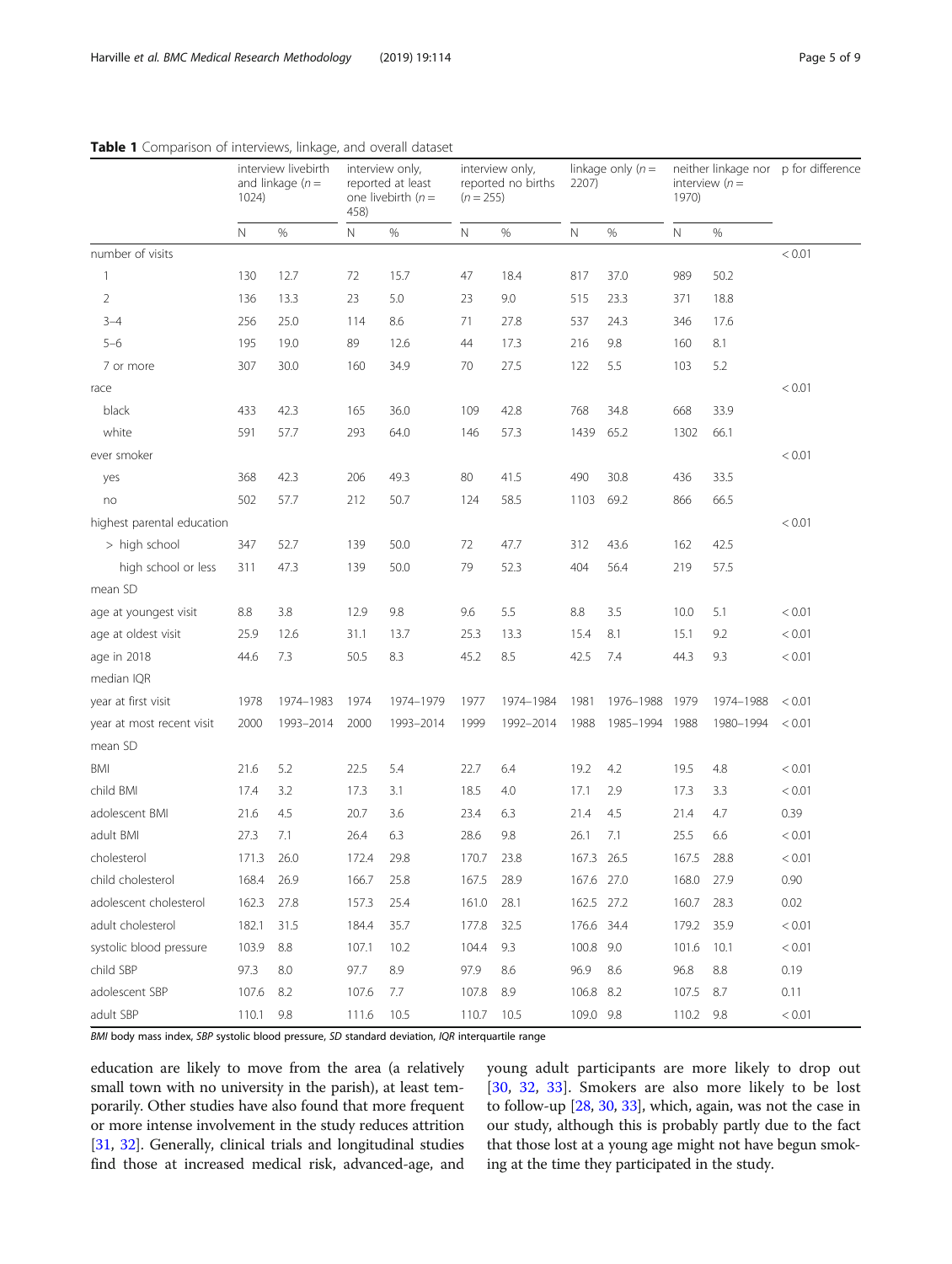|                         | agreement $(k)^a$                              | mean difference <sup>a</sup> |               | median difference |
|-------------------------|------------------------------------------------|------------------------------|---------------|-------------------|
| birthweight             |                                                | $-2.4$                       | $-17.8, 13.0$ | $-0.1$ q          |
| low birthweight         | 0.95                                           |                              |               |                   |
| very low birthweight    | 0.98                                           |                              |               |                   |
| 3-level low birthweight | 0.94                                           |                              |               |                   |
| macrosomia              | 0.99                                           |                              |               |                   |
| gestational age         |                                                | 0.01                         | $-0.09, 0.10$ | $-0.50$           |
| preterm birth           | 0.81                                           |                              |               |                   |
| very preterm birth      | 0.87                                           |                              |               |                   |
| 3-level preterm birth   | 0.79                                           |                              |               |                   |
| postterm                | 0.89                                           |                              |               |                   |
|                         | .<br>$\sim$ $\sim$ $\sim$ $\sim$ $\sim$ $\sim$ | $\sim$                       |               |                   |

<span id="page-5-0"></span>Table 2 Comparison of reported birth outcomes vs. linked birth outcomes

<sup>a</sup>controlling for clustering within woman; medical records value – self-report

Table 3 Predictors of discrepancy in reporting birth outcomes, the Bogalusa Babies study

|                           | discrepancy in LBW |               | discrepancy in PTB |               | difference in birthweight |               |         | difference in gestational age |  |
|---------------------------|--------------------|---------------|--------------------|---------------|---------------------------|---------------|---------|-------------------------------|--|
|                           | <b>OR</b>          | 95% CI        | OR                 | 95% CI        | beta                      | 95% CI        | beta    | 95% CI                        |  |
| Black race                | 2.77               | $1.67 - 4.61$ | 0.97               | $0.72 - 1.31$ | $-38$                     | $-70, -4.9$   | $-0.39$ | $-0.58, -0.2$                 |  |
| ever smoker               | 0.86               | $0.50 - 1.48$ | 0.82               | $0.58 - 1.16$ | $-13$                     | $-47, 20$     | 0.05    | $-0.16, 0.26$                 |  |
| education                 |                    |               |                    |               |                           |               |         |                               |  |
| < high school             | 3.71               | 1.58-8.74     | 0.65               | $0.33 - 1.27$ | 16                        | $-43, 75$     | $-0.45$ | $-0.84, -0.05$                |  |
| high school               | 2.07               | $0.94 - 4.56$ | 1.26               | $0.82 - 1.93$ | 13                        | $-32, 5$      | 0.00    | $-0.28, 0.27$                 |  |
| some college/associates   | 2.02               | $0.93 - 4.38$ | 1.09               | $0.72 - 1.64$ | 13                        | $-24, 50$     | 0.04    | $-0.20, 0.28$                 |  |
| college+                  | 1.00               |               | 1.00               |               | $\circ$                   |               | 0.00    |                               |  |
| primiparous               | 1.72               | $1.06 - 2.80$ | 1.01               | $0.75 - 1.34$ | 18.6                      | $-7.1, 44.3$  | $-0.28$ | $-0.48, -0.08$                |  |
| age at youngest visit     | 0.98               | $0.92 - 1.05$ | 0.98               | $0.93 - 1.02$ | 0.52                      | $-3.1, 4.1$   | 0.03    | 0.00, 0.06                    |  |
| age at oldest visit       | 1.00               | $0.98 - 1.02$ | 0.99               | $0.98 - 1.01$ | 0.62                      | $-0.47, 1.72$ | 0.01    | 0.01, 0.02                    |  |
| age in 2018               | 0.99               | $0.95 - 1.02$ | 0.98               | $0.96 - 1.00$ | 1.41                      | $-0.50, 3.33$ | 0.03    | 0.02, 0.04                    |  |
| year at first visit       | 1.01               | $0.98 - 1.04$ | 1.01               | $0.99 - 1.03$ | $-1.48$                   | $-3.4, 0.4$   | $-0.03$ | $-0.04, -0.01$                |  |
| year at most recent visit | 1.01               | $0.98 - 1.04$ | 1.00               | $0.98 - 1.02$ | 0.32                      | $-1.43, 2.08$ | 0.01    | $-0.00, 0.02$                 |  |
| time since pregnancy      | 0.97               | $0.93 - 1.00$ | 0.98               | $0.96 - 1.01$ | 1.98                      | $-0.46, 4.43$ | 0.07    | 0.06, 0.09                    |  |
| year of pregnancy         | 1.04               | $1.00 - 1.08$ | 1.02               | $0.99 - 1.04$ | $-1.98$                   | $-4.43, 0.46$ | $-0.07$ | $-0.09, 0.06$                 |  |
| BMI                       | 1.01               | $0.96 - 1.06$ | 0.98               | $0.94 - 1.01$ | 2.4                       | $-0.14, 4.93$ | 0.01    | $-0.01, 0.03$                 |  |
| child BMI                 | 1.01               | $0.93 - 1.10$ | 0.98               | $0.93 - 1.03$ | 6.6                       | 2.61, 10.65   | $-0.02$ | $-0.05, 0.01$                 |  |
| adolescent BMI            | 1.02               | $0.96 - 1.08$ | 0.97               | $0.93 - 1.01$ | 1.3                       | $-2.34, 4.94$ | $-0.03$ | $-0.05, -0.00$                |  |
| adult BMI                 | 1.00               | $0.97 - 1.05$ | 1.00               | $0.97 - 1.03$ | 1.9                       | $-0.59, 4.38$ | 0.01    | $-0.01, 0.03$                 |  |
| cholesterol               | 1.00               | $0.99 - 1.01$ | 1.00               | $0.99 - 1.00$ | 0.37                      | $-0.19, 0.94$ | 0.00    | $-0.00, 0.01$                 |  |
| child cholesterol         | 1.00               | $0.99 - 1.01$ | 1.00               | $0.99 - 1.00$ | $-0.10$                   | $-0.75, 0.56$ | 0.00    | $-0.00, 0.00$                 |  |
| adolescent cholesterol    | 1.00               | $0.99 - 1.01$ | 1.00               | $1.00 - 1.01$ | 0.12                      | $-0.56, 0.79$ | 0.00    | $-0.00, 0.01$                 |  |
| adult cholesterol         | 1.00               | $0.99 - 1.00$ | 1.00               | $0.99 - 1.00$ | 0.78                      | 0.17, 1.39    | 0.00    | $-0.00, 0.01$                 |  |
| systolic blood pressure   | 1.02               | $1.00 - 1.04$ | 0.99               | $0.97 - 1.01$ | 1.48                      | $-0.39, 3.36$ | 0.02    | 0.01, 0.03                    |  |
| child SBP                 | 1.00               | $0.97 - 1.03$ | 0.99               | $0.97 - 1.01$ | 2.46                      | 0.44, 4.48    | 0.01    | $-0.01, 0.02$                 |  |
| adolescent SBP            | 1.02               | $0.99 - 1.05$ | 1.00               | $0.98 - 1.02$ | 1.21                      | $-1.26, 3.69$ | 0.01    | $-0.00, 0.03$                 |  |
| adult SBP                 | 1.01               | $0.98 - 1.04$ | 0.99               | $0.97 - 1.01$ | 0.81                      | $-1.16, 3.24$ | 0.02    | 0.00, 0.03                    |  |

LBW low birthweight, PTB preterm birth, BMI body mass index, SBP systolic blood pressure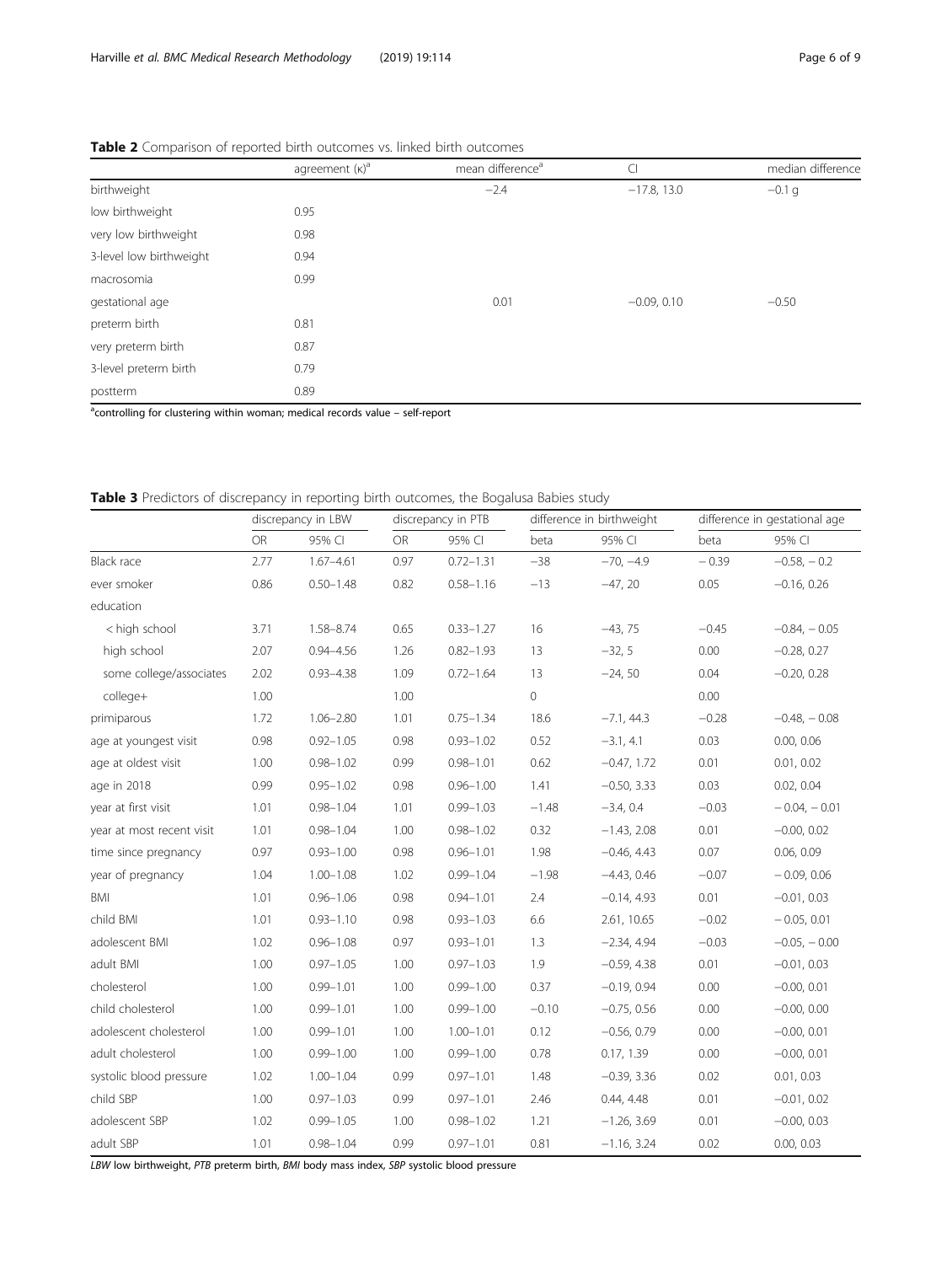<span id="page-6-0"></span>The major question of concern is whether use of one or both sources is likely to lead to biased estimation of the relationships. Overall, two-thirds of all participants were located by one or both sources. While 33% loss to follow-up is easily sufficient to bias an analysis, the sample size that remains is adequate for many research questions, so the concern is whether this sample is representative of the larger study. The analysis is generally reassuring on that point, as cardiovascular risk factors usually did not vary between those linked and those not, or those interviewed and those not. There was not a consistent profile indicating that those with worse or better health were systematically excluded, nor of exclusion of those with low or high socioeconomic status.

Agreement between sources for those included was generally quite good, although there was some indication that black race might have been associated with larger discrepancies in reporting, as well as time since the pregnancy. Several reasons for discrepancies can be imagined. They include 1. Poor memory; 2. Misassigning outcomes (i.e., mixing up birthweights of siblings); 3. Misunderstanding or lack of communication around medical issues (e.g., change in due date based on ultrasound not being communicated to or understood by a woman); 4. Approximation, particularly for full-term gestational ages and pregnancies occurring before the routine use of ultrasound; 5. Not regarding gestational age at birth as worth keeping track of, particularly for earlier births that were not ultrasound-dated and went to full term; 6. Data issues: incorrect linkage or data entry, although studies comparing medical records to vital statistics find that vital statistics data are accurate for birthweight and gestational age [[34](#page-8-0), [35](#page-8-0)]. Many of these factors are likely to be correlated with education and the effort and respect accorded a woman by medical providers, all of which are more likely to be provided to white women than black women. Black women also tended to have children earlier and thus had a longer time since pregnancy, although this did not fully explain the difference.

Overall, results are generally reassuring as to possible bias; the limited variation by cardiovascular predictors and the good quality of agreement about birth outcomes suggests that loss to follow-up or missed linkage is not likely to produce major bias for studies of those topics.

Our results are generally consistent with previous studies indicating that mothers remember the birthweight and gestational age of their infants quite well, even after many years [\[36](#page-8-0), [37\]](#page-8-0). A few facts about selfreport should be considered. In the U.S., women generally report birthweight in pounds and ounces, while vital statistics data are in grams; however, the conversion did not produce major issues. Perhaps more serious is that women often remember their babies' gestational age in terms of weeks while medical records and vital statistics report in days; although we allowed for reporting in both weeks and days, most women reported only in weeks. We also began the interview asking whether the baby was early, late, or on time, and women generally reported the baby was on time if s/he was born within the week expected. The more precise recording in medical records and vital statistics is better for studies that treat gestational age as a continuous variable. Finally, many of the earlier births in this study occurred prior to routine ultrasound dating, so women may have had less exact dating available to them.

The question then arises as to whether these results apply to other studies. Some aspects of the study are unusual, though possibly relevant to other studies. Participants did not initially agree to be in a long-term study; particularly, the original waves of data collection were collected as cross-sectional studies rather than a planned longitudinal analysis. Therefore, the loss of participants who participated once, many years ago, as children, is not particularly surprising. This analysis also assesses only women, who are generally more likely to continue participation in studies [\[28,](#page-7-0) [38](#page-8-0)] but also more likely to change their last names. Any analysis addressing pregnancy will have this population. The geographic basis for the study also affects the follow-up; in this semirural area, higher-SES individuals are more likely to leave the area, which affects their loss to follow-up, not necessarily the case for more extensive studies or other types of areas.

#### Conclusions

Combining information from multiple sources to increase sample size and outcome ascertainment may be valid. We have demonstrated support for use of data harmonization across sources as a feasible and valid way to create analytic epidemiologic cohorts. Studies will generally consider consistently-collected data such as vital records as the preferred source, but can be augmented with maternal self-report for these outcomes. This is good news for population health sciences' ability to leverage the many existing, large-scale sources of data on health and health determinants for research that expands their scope further by answering previously unexplored questions, even those that the data were not initially collected to answer.

# Additional file

[Additional file 1:](https://doi.org/10.1186/s12874-019-0758-0) Table S1. Predictors of discrepancy in reporting birth outcomes, the Bogalusa Babies study, multivariable analysis. (DOCX 20 kb)

#### Abbreviations

BHS: Bogalusa Heart Study; BMI: Body mass index; LBW: Low birthweight; PTB: Preterm birth; SES: Socioeconomic status; SSN: Social security number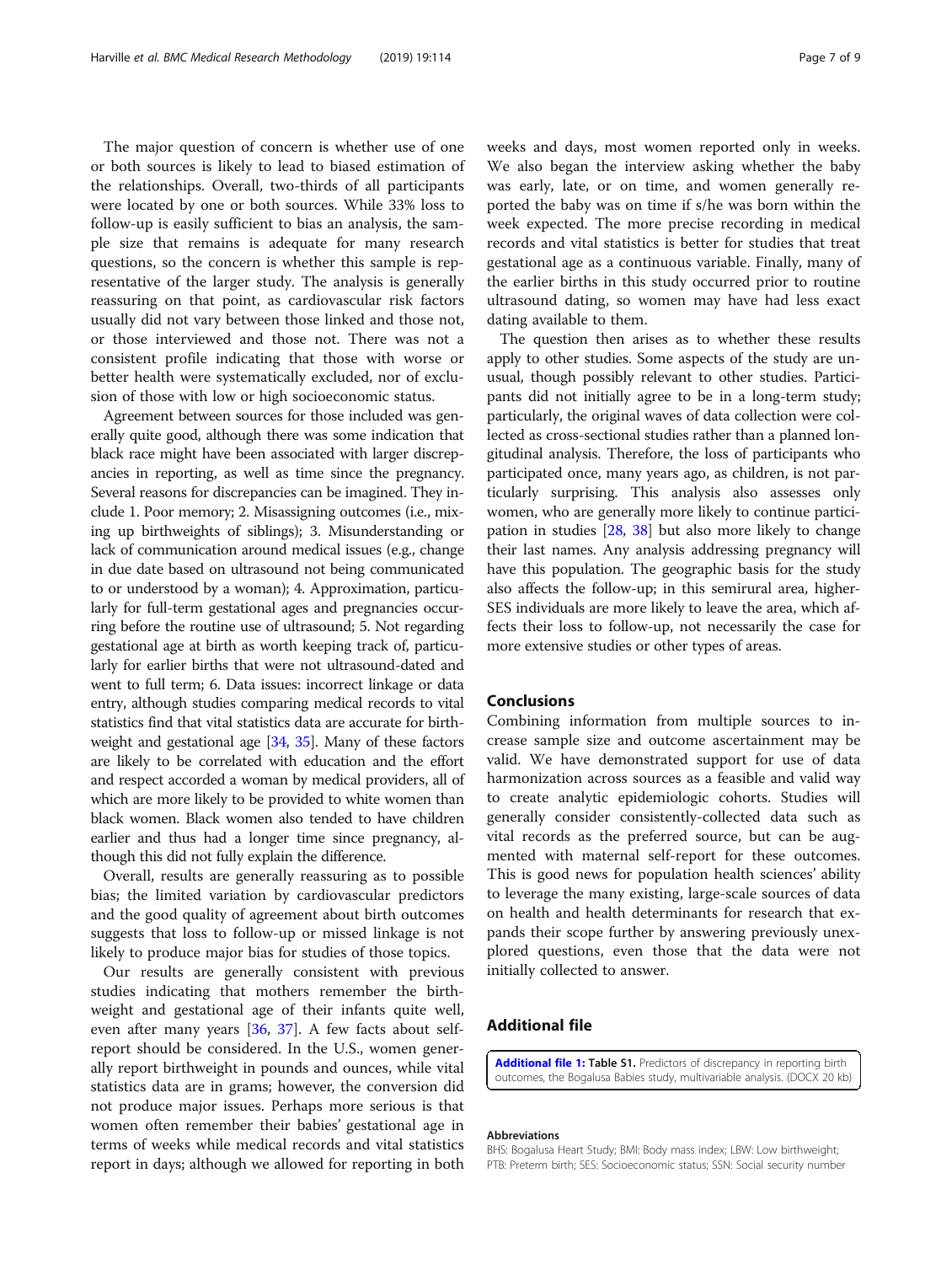#### <span id="page-7-0"></span>Acknowledgments

Richard Johnson and Judy Moulder at the Mississippi State Department of Health.

Chris Simmons and Jamie Huang at the Texas Department of State Health Services.

#### Authors' contributions

EWH conceived and wrote the paper, supervised data linkage and analysis, and performed statistical analysis. MJ performed the data linkage and assisted in paper conceptualization. TS constructed relevant datasets and participated in data analysis. DB facilitated data collection, medical record review, and interviewing. MEW performed the data linkage and assisted in paper conceptualization. All authors revised the paper critically for content and contributed to study and analysis design. All authors read and approved the final manuscript.

#### Funding

The Bogalusa Heart Study is supported by National Institutes of Health grants R01HD069587, AG16592, HL121230, HD032194, and P50HL015103. Supported in part by U54 GM104940 from the National Institute of General Medical Sciences of the National Institutes of Health, which funds the Louisiana Clinical and Translational Science Center. The content is solely the responsibility of the authors and does not necessarily represent the official views of the National Institutes of Health.

Additional support from the Bernick Faculty Development grants and Tulane University Bridge Funding.

The funders had no role in study design; in the collection, analysis and interpretation of data; in the writing of the report; or in the decision to submit the article for publication.

#### Availability of data and materials

Data are available to qualified researchers upon request and completion of a data use agreement. Due to human subjects protections, data are not publicly available.

#### Ethics approval and consent to participate

The Institutional Review Boards (IRB) of Tulane University (IRB ID#256406), the State Department of Health and Hospitals of Louisiana (Louisiana Department of Health), and the Texas Department of State Health Services approved this protocol (Mississippi deferred to the Tulane IRB). The linkage was conducted under a waiver of consent, as it was deemed minimal risk and infeasible without the waiver.

# Competing interests

The authors declare that they have no competing interests.

#### Author details

<sup>1</sup>Department of Epidemiology, Tulane School of Public Health and Tropical Medicine, Epidemiology #8318, 1440 Canal ST STE 2000, New Orleans, LA 70112, USA. <sup>2</sup> Division of Biostatistics and Study Methodology, Children's National Health System, Washington, DC 20010, USA. <sup>3</sup>Department of Global Community Health and Behavior, Tulane School of Public Health and Tropical Medicine, New Orleans, LA, USA.

# Received: 16 August 2018 Accepted: 21 May 2019<br>Published online: 04 June 2019

#### References

- 1. Hazra R, Tenney S, Shlionskaya A, Samavedam R, Baxter K, Ilekis J, Weck J, Willinger M, Grave G, Tsilou K, et al. DASH, the data and specimen hub of the National Institute of Child Health and Human Development. Sci Data. 2018;5:180046.
- 2. Giffen CA, Wagner EL, Adams JT, Hitchcock DM, Welniak LA, Brennan SP, Carroll LE. Providing researchers with online access to NHLBI biospecimen collections: the results of the first six years of the NHLBI BioLINCC program. PLoS One. 2017;12(6):e0178141.
- 3. Boffetta P, Bobak M, Borsch-Supan A, Brenner H, Eriksson S, Grodstein F, Jansen E, Jenab M, Juerges H, Kampman E, et al. The consortium on health and ageing: network of cohorts in Europe and the United States (CHANCES) project--design, population and data harmonization of a large-scale, international study. Eur J Epidemiol. 2014;29(12):929–36.
- 4. Doiron D, Burton P, Marcon Y, Gaye A, Wolffenbuttel BHR, Perola M, Stolk RP, Foco L, Minelli C, Waldenberger M, et al. Data harmonization and federated analysis of population-based studies: the BioSHaRE project. Emerg Themes Epidemiol. 2013;10(1):12.
- 5. Fortier I, Raina P, Van den Heuvel ER, Griffith LE, Craig C, Saliba M, Doiron D, Stolk RP, Knoppers BM, Ferretti V, et al. Maelstrom research guidelines for rigorous retrospective data harmonization. Int J Epidemiol. 2017;46(1):103–5.
- 6. Grimes DA. Epidemiologic research using administrative databases: garbage in, garbage out. Obstet Gynecol. 2010;116(5):1018–9.
- 7. Miller EA, McCarty FA, Parker JD. Racial and ethnic differences in a linkage with the National Death Index. Ethn Dis. 2017;27(2):77–84.
- 8. Lariscy JT. Differential record linkage by Hispanic ethnicity and age in linked mortality studies: implications for the epidemiologic paradox. J Aging Health. 2011;23(8):1263–84.
- 9. Catov JM. Pregnancy as a window to cardiovascular disease risk: how will we know? Journal of women's health (2002). 2015;24(9):691–2.
- 10. Blackmore HL, Ozanne SE. Programming of cardiovascular disease across the life-course. J Mol Cell Cardiol. 2015;83:122–30.
- 11. Hanson MA, Gluckman PD. Developmental origins of health and disease--global public health implications. Best Pract Res Clin Obstet Gynaecol. 2015;29(1):24–31.
- 12. Lu MC, Halfon N. Racial and ethnic disparities in birth outcomes: a lifecourse perspective. Matern Child Health J. 2003;7(1):13–30.
- 13. Thomas SD, Hudgins JL, Sutherland DE, Ange BL, Mobley SC. Perinatal program evaluations: methods, impacts, and future goals. Matern Child Health J. 2015;19(7):1440–6.
- 14. Lambertini M, Santoro L, Del Mastro L, Nguyen B, Livraghi L, Ugolini D, Peccatori FA, Azim HA Jr. Reproductive behaviors and risk of developing breast cancer according to tumor subtype: a systematic review and metaanalysis of epidemiological studies. Cancer Treat Rev. 2016;49:65–76.
- 15. Rich-Edwards JW, Fraser A, Lawlor DA, Catov JM. Pregnancy characteristics and women's future cardiovascular health: an underused opportunity to improve women's health? Epidemiol Rev. 2014;36:57–70.
- 16. Shah BR, Retnakaran R, Booth GL. Increased risk of cardiovascular disease in young women following gestational diabetes mellitus. Diabetes Care. 2008;31(8):1668–9.
- 17. Kim C, Newton KM, Knopp RH. Gestational diabetes and the incidence of type 2 diabetes: a systematic review. Diabetes Care. 2002;25(10):1862–8.
- 18. Vinikoor LC, Messer LC, Laraia BA, Kaufman JS. Reliability of variables on the North Carolina birth certificate: a comparison with directly queried values from a cohort study. Paediatr Perinat Epidemiol. 2010;24(1):102–12.
- 19. Ellison GT, de Wet T, Matshidze KP, Cooper P. The reliability and validity of self-reported reproductive history and obstetric morbidity amongst birth to ten mothers in Soweto. Curationis. 2000;23(4):76–80.
- 20. Bat-Erdene U, Metcalfe A, McDonald SW, Tough SC. Validation of Canadian mothers' recall of events in labour and delivery with electronic health records. BMC pregnancy and childbirth. 2013;13(Suppl 1):S3.
- 21. Berenson GS. Bogalusa heart study: a long-term community study of a rural biracial (black/white) population. Am J Med Sci. 2001;322(5):293–300.
- 22. Harville EW, Jacobs M, Shu T, Breckner D, Wallace M. Feasibility of linking long-term cardiovascular cohort data to offspring birth records: the Bogalusa heart study. Matern Child Health J. 2018.
- 23. Tromp M, Ravelli AC, Bonsel GJ, Hasman A, Reitsma JB. Results from simulated data sets: probabilistic record linkage outperforms deterministic record linkage. J Clin Epidemiol. 2011;64(5):565–72.
- 24. Nitsch D, Morton S, DeStavola BL, Clark H, Leon DA. How good is probabilistic record linkage to reconstruct reproductive histories? Results from the Aberdeen children of the 1950s study. BMC Med Res Methodol. 2006;6:15.
- 25. Jaro MA. Probabilistic linkage of large public health data files. Stat Med. 1995;14(5–7):491–8.
- 26. Registry Plus Link Plus [\[http://www.cdc.gov/cancer/npcr/tools/](http://www.cdc.gov/cancer/npcr/tools/registryplus/lp.htm) [registryplus/lp.htm\]](http://www.cdc.gov/cancer/npcr/tools/registryplus/lp.htm).
- 27. Yang Z, Zhou M. Kappa statistic for clustered matched-pair data. Stat Med. 2014;33(15):2612–33.
- 28. Psaty BM, Cheadle A, Koepsell TD, Diehr P, Wickizer T, Curry S, VonKorff M, Perrin EB, Pearson DC, Wagner EH. Race- and ethnicity-specific characteristics of participants lost to follow-up in a telephone cohort. Am J Epidemiol. 1994;140(2):161–71.
- 29. O'Reilly D, Rosato M, Connolly S. Unlinked vital events in censusbased longitudinal studies can bias subsequent analysis. J Clin Epidemiol. 2008;61(4):380–5.